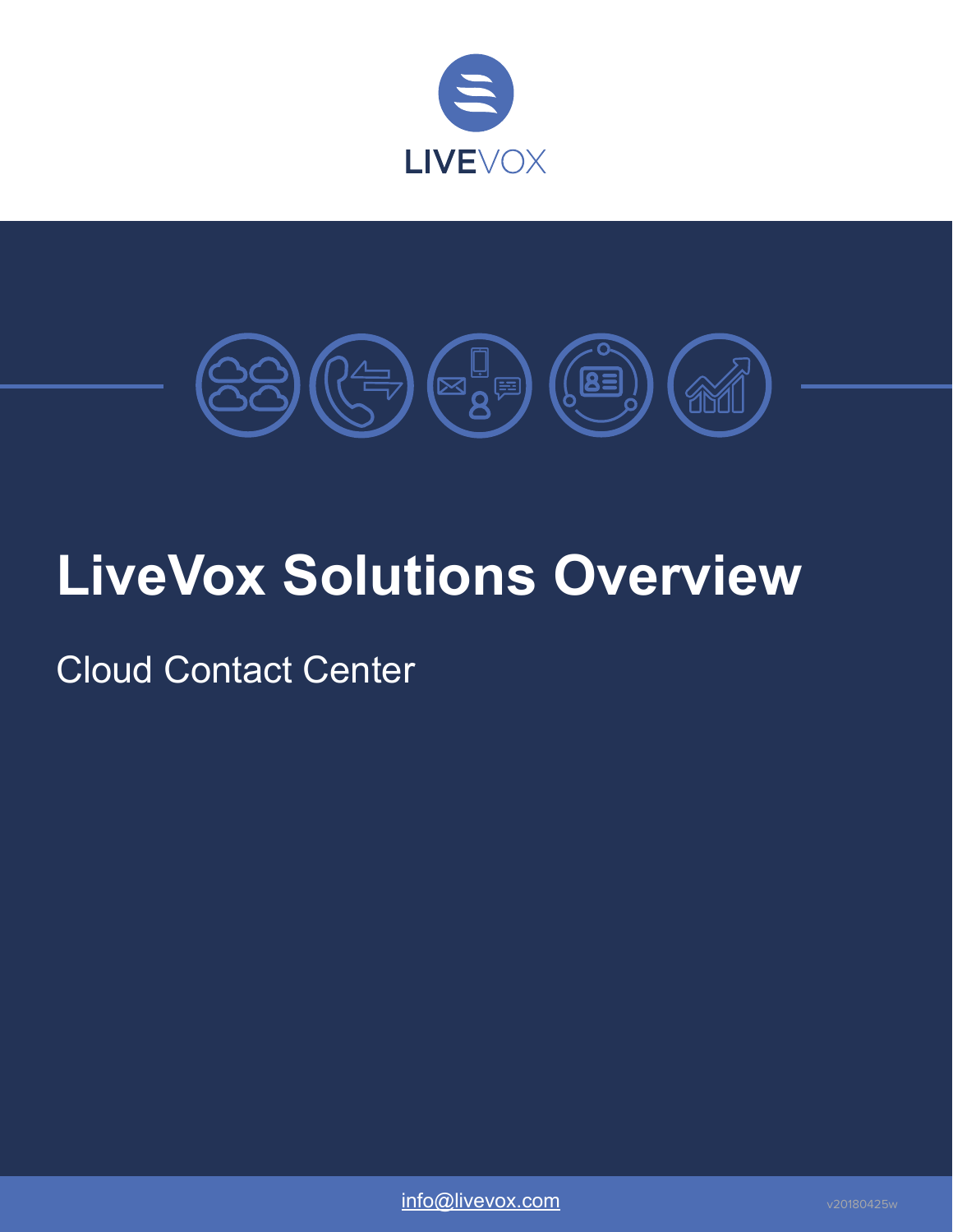# LiveVox Cloud Solutions



## **Four Clouds**

Manage today's regulatory requirements in a cost-effective and sustainable way utilizing the LiveVox Four Clouds™ outbound dialing systems. Built with four separate TCPA-focused dialing systems, LiveVox's on-demand solutions help meet your specific business requirements with the appropriate levels of efficiency and risk mitigation.



## **Blended Inbound**

Make the most out of each inbound call by enabling the highest level of consumer satisfaction at the lowest cost. Over 30+ advanced IVR modules enable robust self-service opportunities while on-demand blended agent pools optimize agent resources to handle inbound and outbound service calls, regardless of location.



## **Channel of Choice**

Engage customers on their channel of choice. LiveVox provides a practical approach to expanding beyond voice campaigns while mitigating regulatory risk. Cross-channel analytics powered by Business Intelligence provides the critical insight needed to measure and drive multichannel ROI by tracking call back attribution to non-voice outbound campaigns including Email and SMS.



## **Contact Manager**

For businesses leveraging multi-site contact centers or outsourced servicers, drastically simplify compliance management with on-demand controls spanning dial attempts, state dialing limits, time zone settings, and much more for all campaigns, regardless of the location of your contact center. Automatic, proactive compliance controls can also be leveraged across an entire agency-network and cannot be overriden.



## **Perfomance Analytics**

Transform data into actionable insights in minutes, not days leveraging Business Intelligence. LiveVox's Performance Analytics powered by Business Intelligence helps quickly uncover performance improvements to help drive ROI. LiveVox significantly lowers the cost barriers to levearging analytics, thereby empowering contact center leaders across your operation to make faster, smarter decisions.